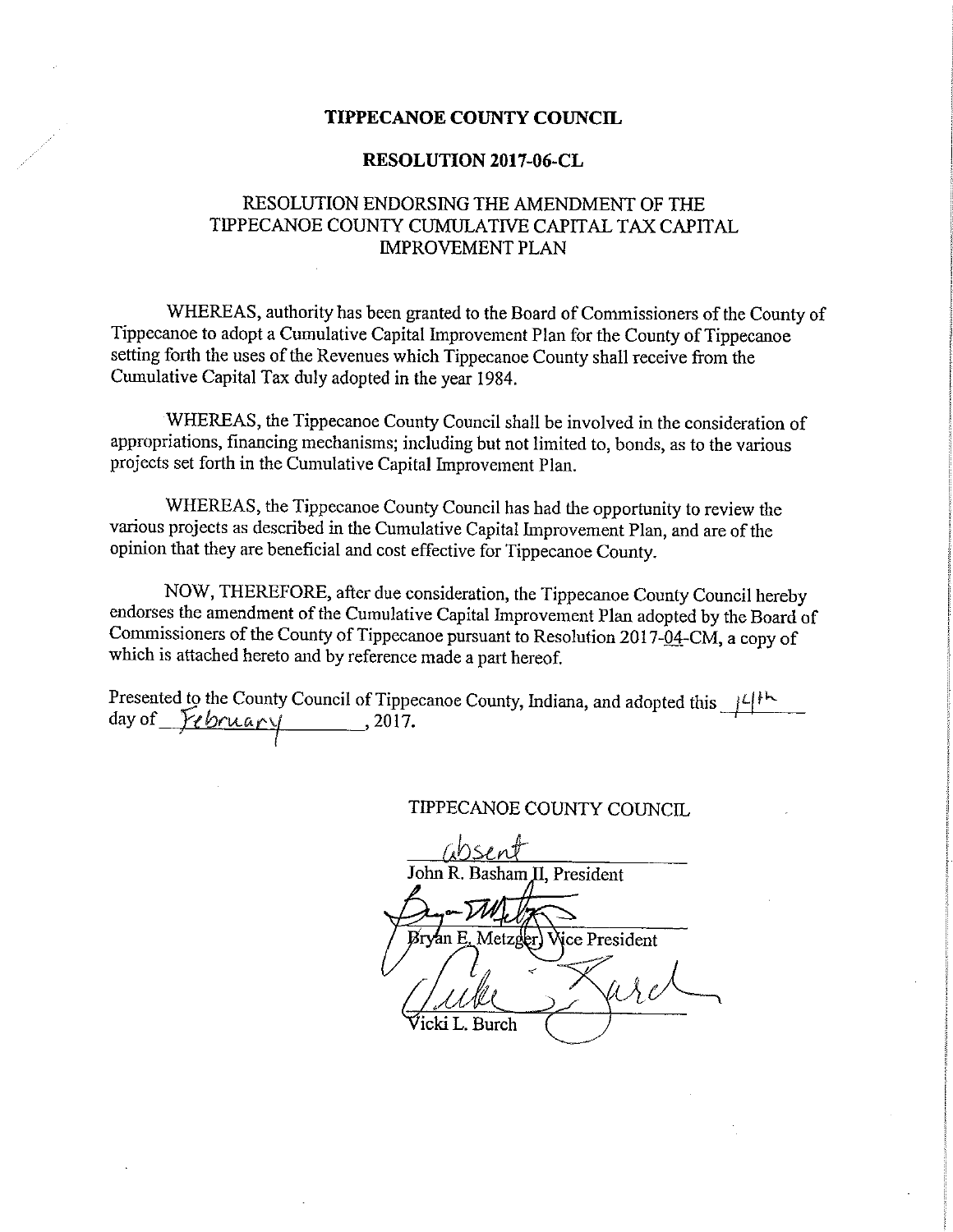ín L. Underwood Key /ll Kathy ernon

David R. Williams

 $ahson$ Roland K. Winger

ATTEST: Robert Plantenga, Tippeçange County Auditor

G:\forms\COUNTY\Cum Cap Improvement Plan\2017\2017-02-13 Council Resolution.wpd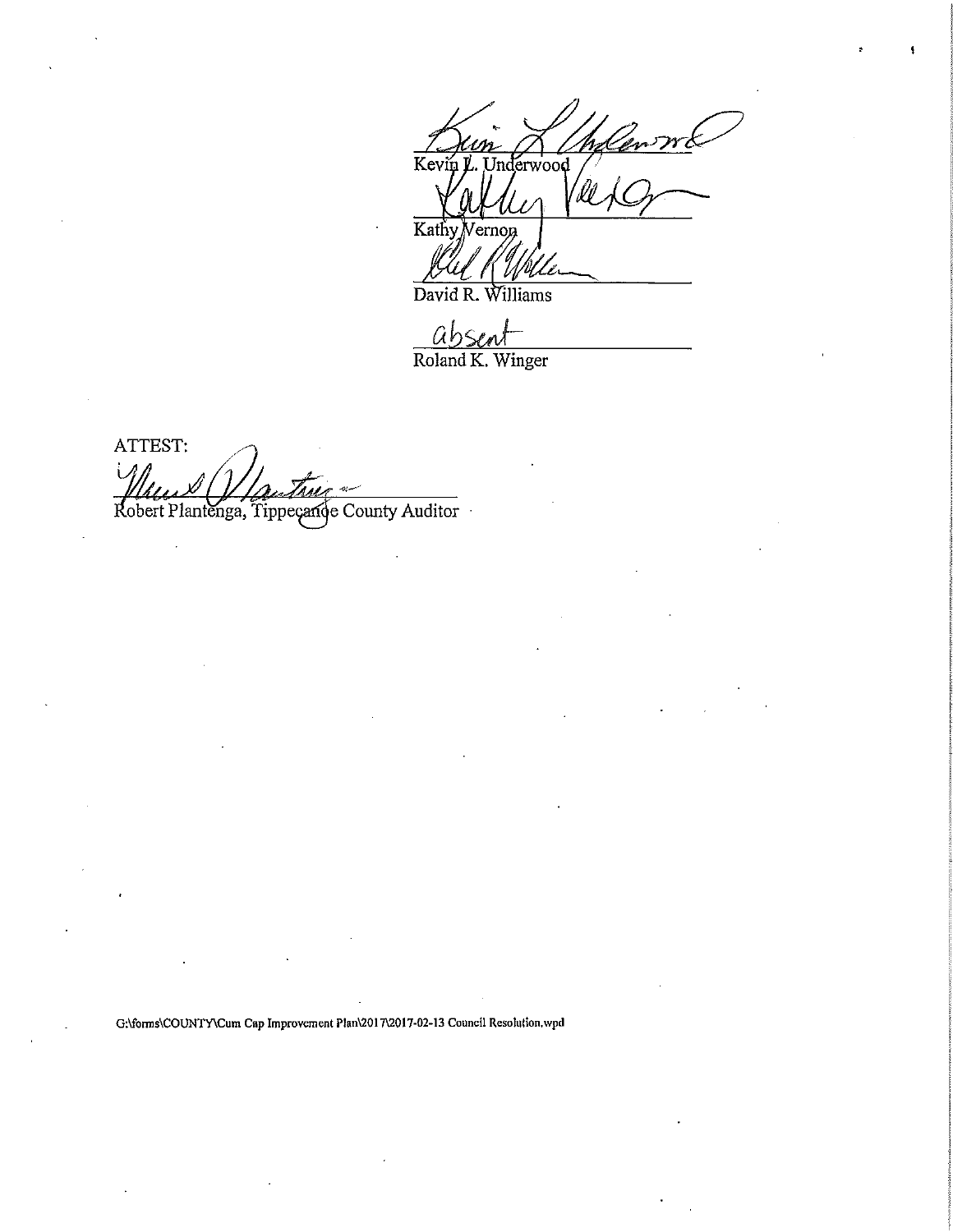### TIPPECANOE COUNTY BOARD OF COMMISSIONERS

# RESOLUTION NO. 2017- $O_{\text{LCM}}^4$

## RESOLUTIONAMENDING THE TIPPECANOE COUNTY CUMULATIVE CAPITAL TAXIMPROVEMENT PLAN

## New Projects: KKK-— Capital Outlay Expenditures for the Calendar Year 2017

 $\Delta$ 

## Additional 2017 Funding for Projects: T, HH, OO, YY, and III

WEREAS, The Board of Commissioners of the County of Tippecanoe has the authority to adopt <sup>a</sup> Cumulative Capital Improvement Plan for the County of Tippecanoe setting forth the uses of the revenues which Tippecanoe County shall receive from the Cumulative Capital Tax duly adopted in the year 1984, (Resolution 84—03-CM); re-adopted May 6, 1985, (Resolution 85-01-CM); re-adopted April 20, 1987, (Resolution 87-10-CM); re-adopted July 16, 1990, (Resolution 90-10~CM); as amended on May 20, 1991, (Resolution 91-07-CM); and readopted July 19,<sup>1993</sup> (Resolution 93—08-CM); and re—adopted November 9, 1994; as amended January 20, <sup>1998</sup> (Resolution 98-09~CM); as amended May 4, <sup>1998</sup> (Resolution 98-21—CM); as amended July 6, <sup>1998</sup> (Resolution 98-29-CM); and amended and re-adopted on March 1, <sup>1999</sup> (Resolution 99-12-CM) and amended and re-adopted on February 22, 2000, (Resolution 2000-11-CM)and re-adopted on April 3, 2000 (Resolution 2000-17-CM; and amended and re-adopted on February 20, 2001 (Resolution 2001-07-CM); and amended and re-adopted on September 5, 2001 (Resolution 2001-38-CM);and amended and re-adopted on November 7, 2001 (Resolution 2001~50—CM);and amended and re-adopted on February 4, <sup>2002</sup> (Resolution 2002-05-CM); and Amended and Re-adopted on February 12, <sup>2002</sup> (Resolution 2002-10—CM);and Amended and Re—adopted on July 1, <sup>2002</sup> (Resolution 2002—22—CM); Amended and Re-adopted on November 12, <sup>2002</sup> (Resolution 2002—34—CM);and Amended and Re-adOpted on February 22, <sup>2003</sup> (Resolution 2003—07—CM); and Amended and Re-adopted on May 5, <sup>2003</sup> (Resolution 2003—14- CM); and Amended and Re-adopted on February 18, 2004 (Resolution 2004-06-CM); and Amended and Re-adopted on April 5, 2004 (Resolution 2004-16-CM); and Amended and Readopted on July 6, <sup>2004</sup> (Resolution 2004-23-CM); and Amended and Re—adopted on October 4, <sup>2004</sup> (Resolution 2004-34-CM); and Amended and Re—adopted on February 7, <sup>2005</sup> (Resolution 2005-04-CM); and Amended and Re—adopted on March 21, <sup>2005</sup> (Resolution 2005—15~CM); and Amended and Re-adopted on September 19, 2005 (Resolution 2005-31-CM); and Amended and Re—adopted on January 3, 2006, (Resolution 2006-03-CM); and Amended and Re-adopted on April 17, 2006, Resolution 2006-14-CM; and Amended and Re-adopted on February 20, 2007 pursuant to Resolution 2007-04-CM; and Amended and Re-adopted on March 7, <sup>2008</sup> pursuant to Resolution 2008-17-CM; and Amended and Re-adOpted on March 4, <sup>2011</sup> pursuant to Resolution 2011-09-CM; and Amended and Re-adopted on February 14, 2012 pursuant to Resolution 2012-10-CM; and Amended and Re-adopted on May 6, 2013 pursuant to Resolution 2013-15-CM; and Amended and Re-adopted on February 3, 2014 pursuant to Resolution 2014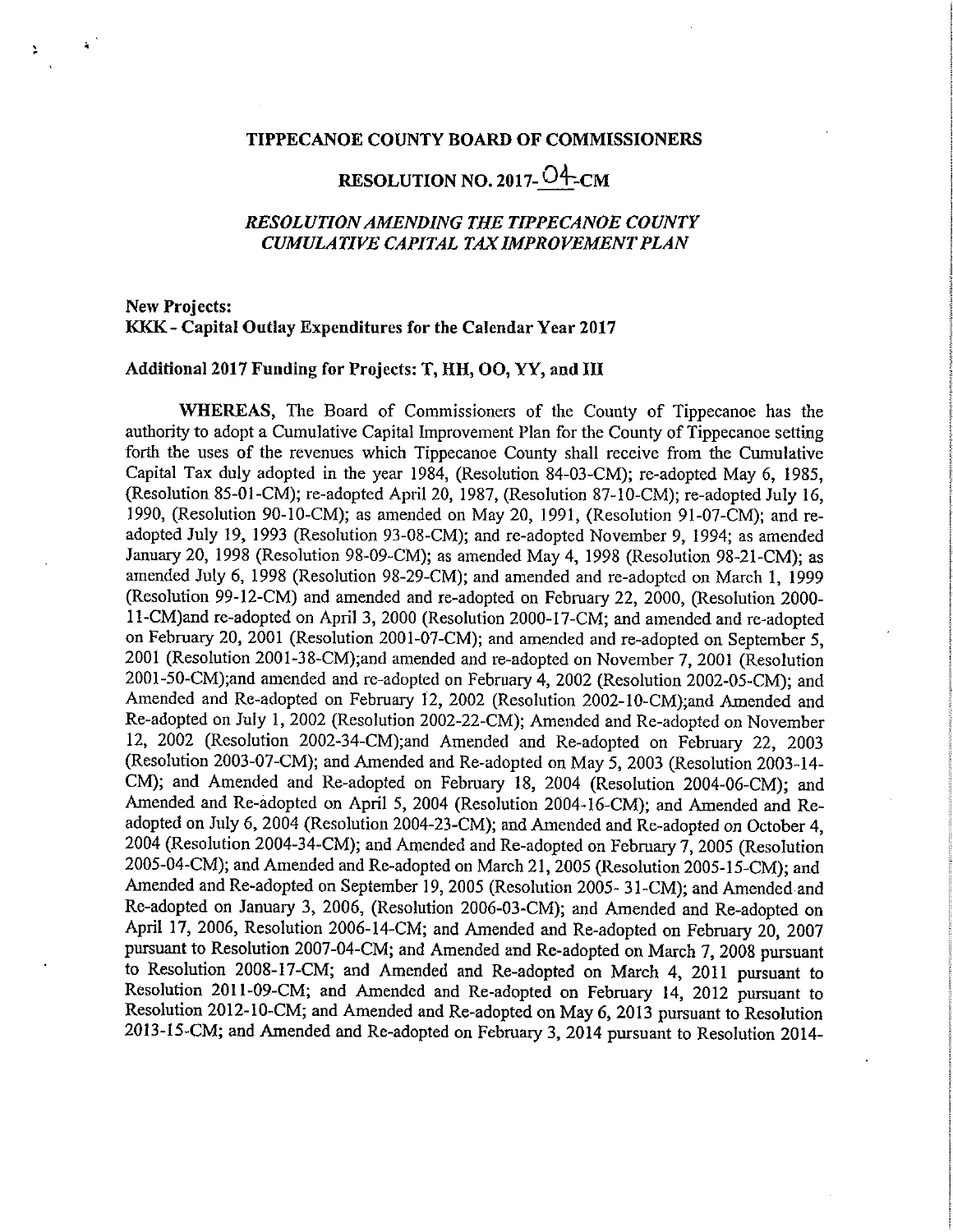06-CM; and Amended and Re-adopted on January 5, 2015, pursuant to Resolution 2015-05—CM; and Amended and Re-adopted on January 4, 2016, pursuant to Resolution 2016-04-CM.

z.

WHEREAS, the Board of Commissioners desires to amend the Cumulative Capital Tax Improvement Plan to add a new Project KKK to provide funding from the Cumulative Capital Tax for Capital Outlay Expenditures for the Calendar Year 2017; and

WHEREAS, The Board of Commissioners desires to authorize additional fimding in 2015 for existing Projects T Capital Outlay - Information Services Computer Hardware  $\&$ Software; HH - Grant Contingency Funds; OO - copier leases; YY - repairs, maintenance and improvements of County facilities, including Tippecanoe County Office Building, Courthouse, and 629 North Sixth Street; and III - Capital Repair and Renovation of 111 N.  $4<sup>th</sup>$  Street;

NOW THEREFORE BE IT RESOLVED, that after due consideration The Board of Commissioners of the County of Tippecanoe hereby amends the Cumulative Capital Improvement Plan to add to the plan <sup>a</sup> New Project KKK - Capital Outlay Expenditures for the Calendar Year 2017, reading as follows:

## PROJECT—KKK—CAPITAL OUTLAY EXPENDITURES FOR THE CALENDAR YEAR 2017

, 1. Identification and General Description.

The Board of Commissioners of Tippecanoe County and the Tippecanoe County Council have determined that it would be beneficial and cost efficient for the items of capital expenditures for the various departments and offices of Tippecanoe County set forth on Exhibit 1, attached hereto and made <sup>a</sup> part hereof, totaling \$1,174,654;

Only, those items listed herein as itemized capital expenditures for the various offices and departments and as adopted in the budget as approved by the Tippecanoe County Council in the State of Indiana will be purchased by the Board of Commissioners of the County of Tippecanoe. No transfer from one account to another account will be made by the Board of Commissioners without the formal approval of the Tippecanoe County Council.

2. Estimated Total Project Cost: The estimated total costs for the project is \$1,174,654.

3. Identification ofAll Sources of Funds for Project.

All funds for the project will be expended from the Tippecanoe County Cumulative Capital Fund or General Fund or a combination of both.

BE IT FURTHER RESOLVED, that after due consideration, the Board of Commissioners hereby confirms its findings that the development and implementation of the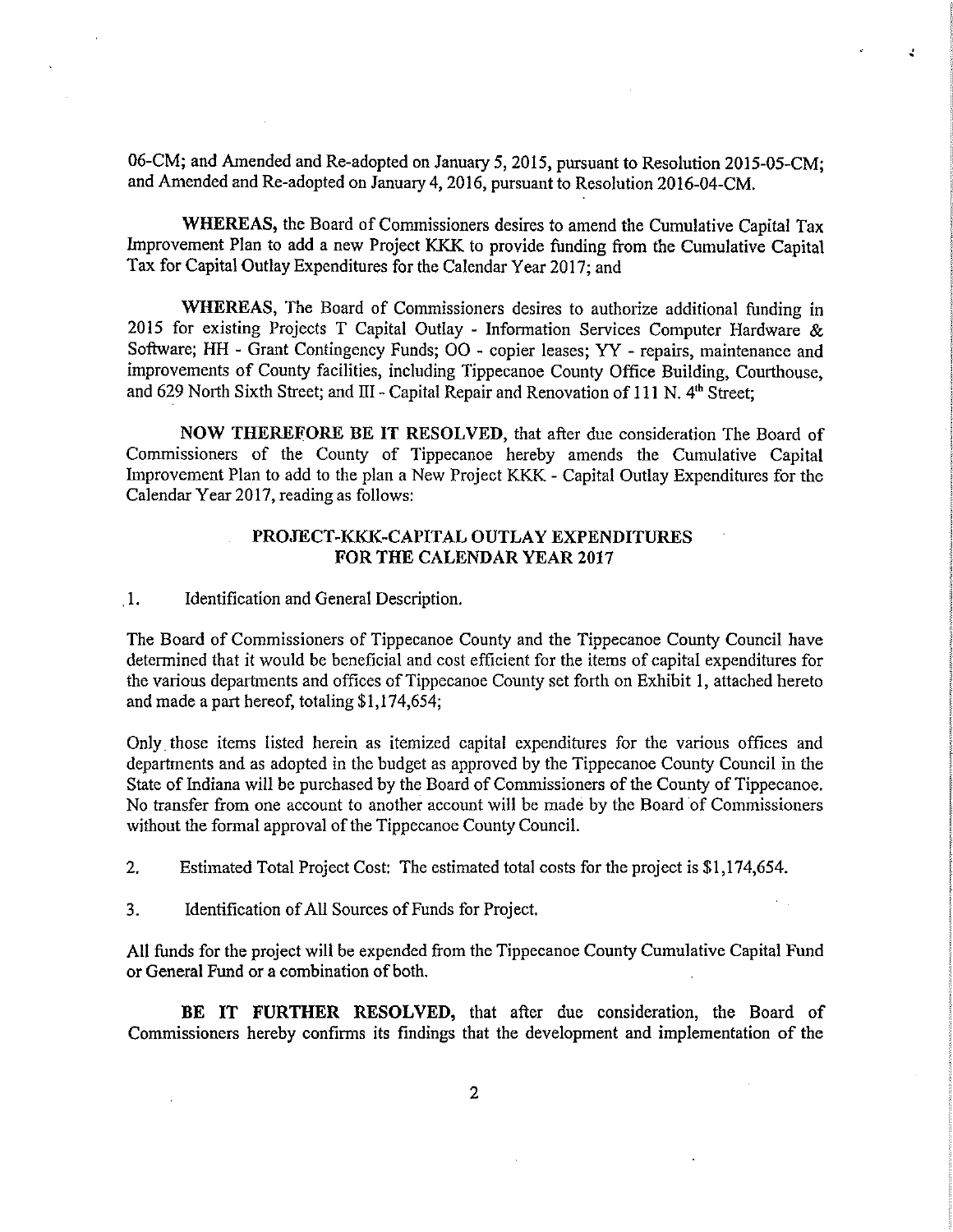following previously established Projects be and the same are hereby approved and that additional finnding for each such Project be provided in the year 2017 in the following amounts:

| Name                                                                                               | Project Number | Amount    |
|----------------------------------------------------------------------------------------------------|----------------|-----------|
| Copier Leases                                                                                      | 00             | \$150,000 |
| <b>Grant Contingency</b>                                                                           | HH             | 5,000     |
| Capital Outlay - Information<br>Services Computer Hardware &<br>Software                           | m              | 104.000   |
| Annual Building Repair &<br>Maintenance Funds: TCOB,<br>Courthouse & 629 N. 6 <sup>th</sup> Street | YY             | 395,500   |
| Repairs and Renovation of<br>County Property at 111 N. 4 <sup>th</sup><br>Street                   | Ш              | 100,000   |

BE IT FURTHER RESOLVED that the ongoing and completed projects comprising the Cumulative Capital Improvement Plan as so amended be summarized as follows:

## **SUMMARY**

#### PROJECT A - COUNTY EXTENSION BUILDING

PROJECT B — TIPPECANOE VILLA

 $\mathcal{A}^{\mathcal{A}}$ 

PROJECT C - COURT HOUSE RESTORATION

PROJECT D - FAIRGROUND IMPROVEMENTS

PROJECT'E - TIPPECANOE COUNTY OFFICE BUILDING RENOVATION

PROJECT F - 629 OFFICE BUILDING

PROJECT G <sup>~</sup> BUILDING AND MAINTENANCE FUNDS FOR 1998

PROJECT H - CAPITAL OUTLAY EXPENDITURES FOR 1998

PROJECT I - EMERGENCY MANAGEMENT CAPITAL EXPENDITURES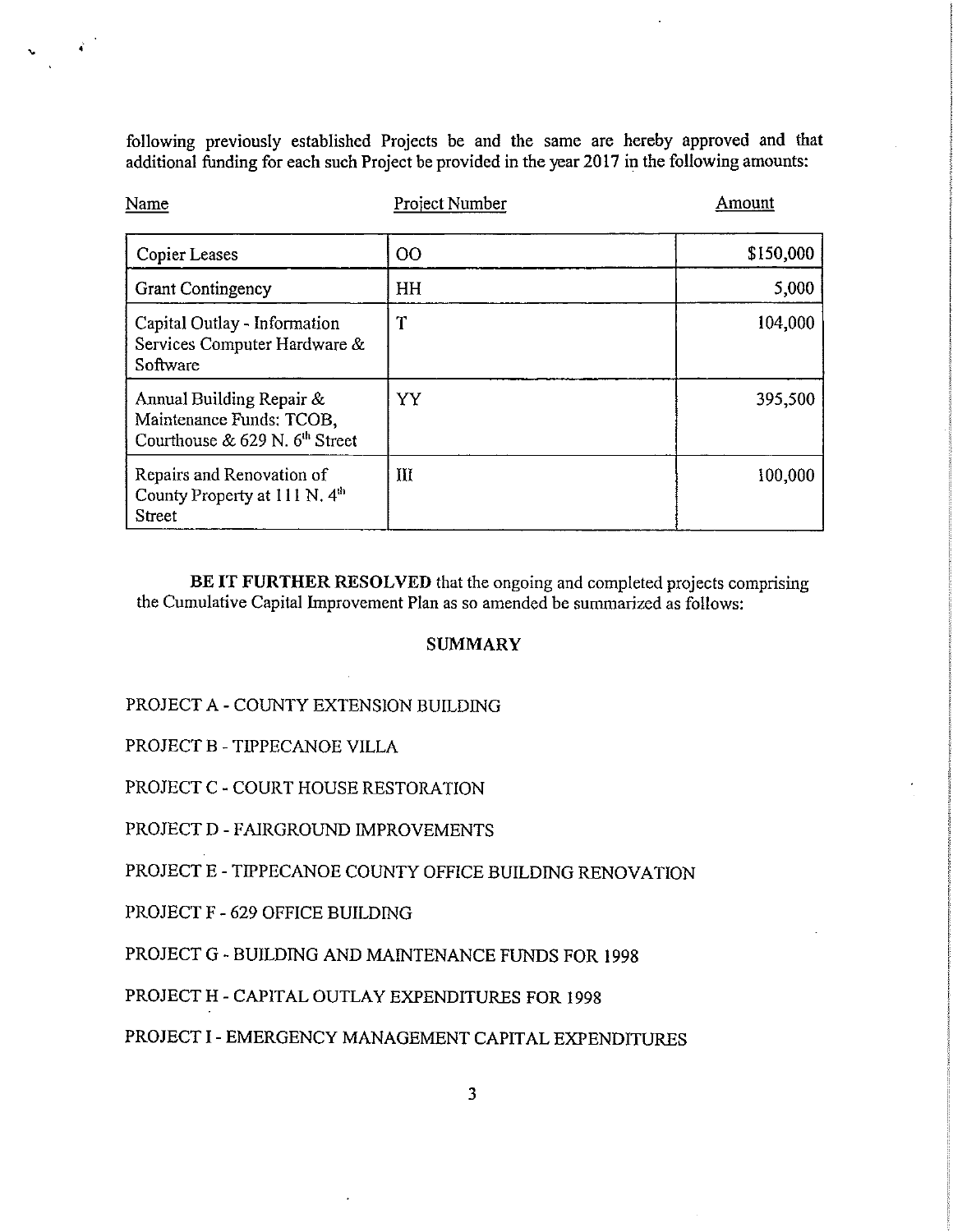PROJECT J - COMMUNITY CORRECTIONS WORK RELEASE FACILITY

PROJECT K - CAPITAL OUTLAY EXPENDITURES FOR 1999

PROJECT L - TIPPECANOE COUNTY SHERIFF'S DEPARTMENT VEHICLE **ACQUISITIONS** 

PROJECT M - CAPITAL OUTLAY EXPENDITURES FOR 2000

PROJECT N - BUILDING AND MAINTENANCE FUNDS FOR 2000

PROJECT 0 -CORONER'S MORGUE FACILITIES

PROJECT P —TIPPECANOE SUPERIOR COURT NO. 6

PROJECT Q - JAIL ADDITION FEASIBILITY STUDY

PROJECT R - BUILDING AND MAINTENANCE FUNDS FOR 2001

PROJECT S - CAPITAL OUTLAY EXPENDITURES FOR 2001

PROJECT T - CAPITAL OUTLAY FOR INFORMATION SERVICES COMPUTER AND HARDWARE AND SOFTWARE

PROJECT U — PARKING GARAGE MAINTENANCE FUNDS

PROJECT V — COURTHOUSE SECURITY CAPITAL EXPENDITURES

PROJECT W - VOTING MACHINES

PROJECT X — CAPITAL OUTLAY EXPENDITURES FOR 2002

PROJECT AA - BUILDING AND MAINTENANCE FUNDS FOR 2002

PROJECT BB — NEW FILING SYSTEM FOR SUPERIOR COURT 5

PROJECT CC — REMODELING AND FURNISHING OF OFFICES IN TCOB AND 629 BUILDING

PROJECT DD - 779 CORDALE ROAD SHERIFF'S STORAGE FACILITY

PROJECT EE - REPAIR AND REPLACEMENT OF TCOB AND COURTHOUSE AIR CONDITIONING EQUIPMENT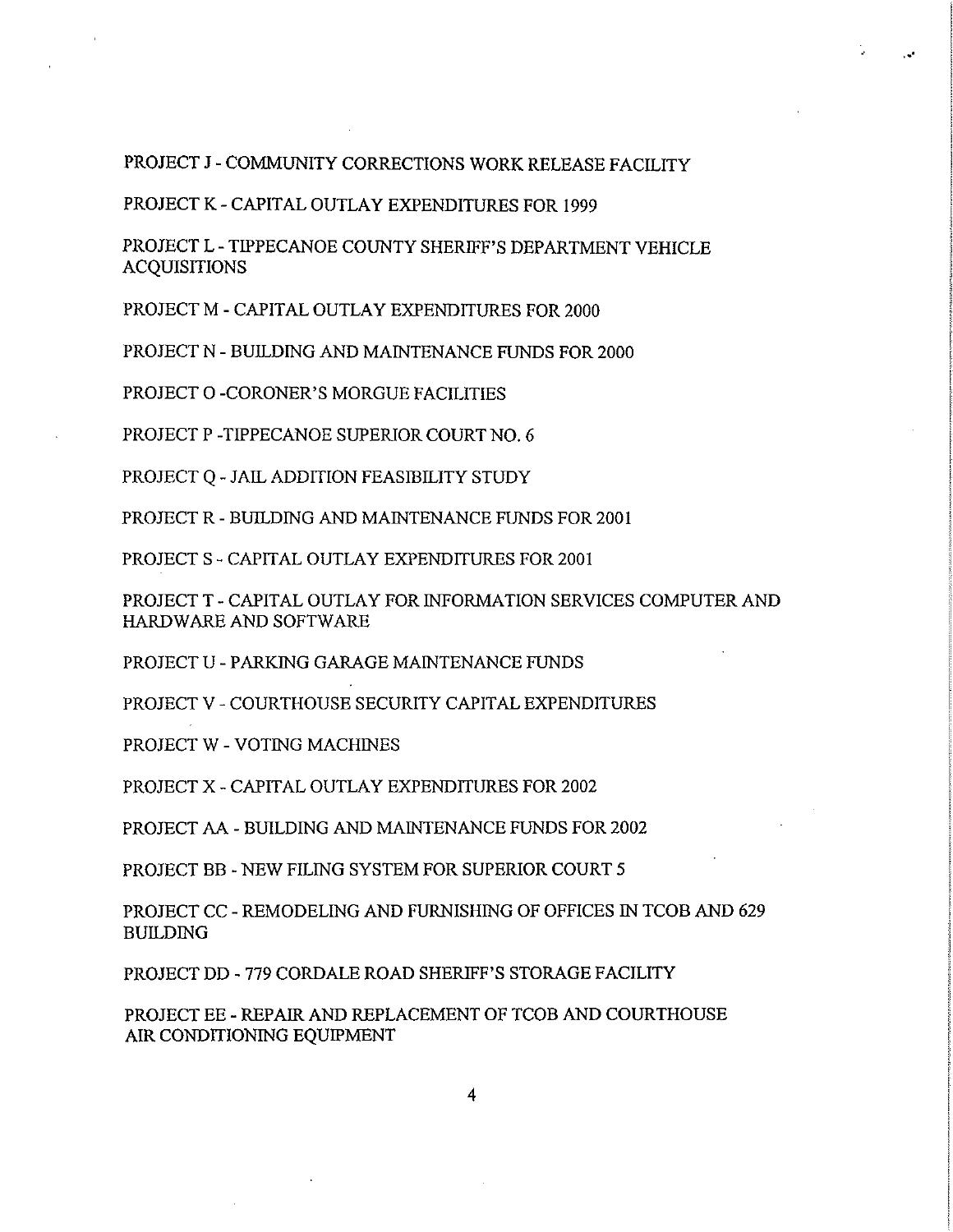PROJECT FF - REPAIR AND REPLACEMENT OF TIPPECANOE SUPERIOR COURT IV SOUND RECORDING SYSTEM

PROJECT GG - CAPITAL OUTLAY EXPENDITURES FOR CALENDAR YEAR 2003

PROJECT HH - GRANT CONTINGENCY FUND;

 $\langle \cdot | \cdot \rangle$ 

PROJECT II - SPECIAL REPAIR, MAINTENANCE AND CONSTRUCTION OF INTERIOR IMPROVEMENTS IN COUNTY BUILDINGS

PROJECT JJ - MITS SYSTEM HARDWARE ACQUISITION, ADMINISTRATION AND OPERATION.

PROJECT KK - 2003 TCOB, COURTHOUSE AND 629 BUILDING - BUILDING AND MAINTENANCE FUNDS

PROJECT LL -CLERKS MAILROOM EQUIPMENT

PROJECT MM «— LEONA BRIER ENVIRONMENTAL EDUCATION CENTER ROOF REPLACEMENT

PROJECT NN - FIRING RANGE

PROJECT 00 - COPIER LEASES

PROJECT PP — CAPITAL OUTLAY EXPENDITURES FOR CALENDAR YEAR 2004

PROJECT QQ - CAPITAL OUTLAY EXPENDITURES FOR CALENDAR YEAR 2005

PROJECT RR — ROSS CAMP CLASSROOM ROOF

PROJECT SS - COUNTY WEBSITE PROJECT

PROJECT TT - COMPUTER NETWORK INFRASTRUCTURE WIRING PROJECT

PROJECT UU <sup>~</sup> TIPPECANOE COUNTY JAIL HVAC REPAIRS

PROJECT W — ANNUAL MAINTENANCE OF EMERGENCY MANAGEMENT EQUIPMENT

PROJECT WW - CAPITAL OUTLAY EXPENDITURES FOR CALENDAR YEAR 2006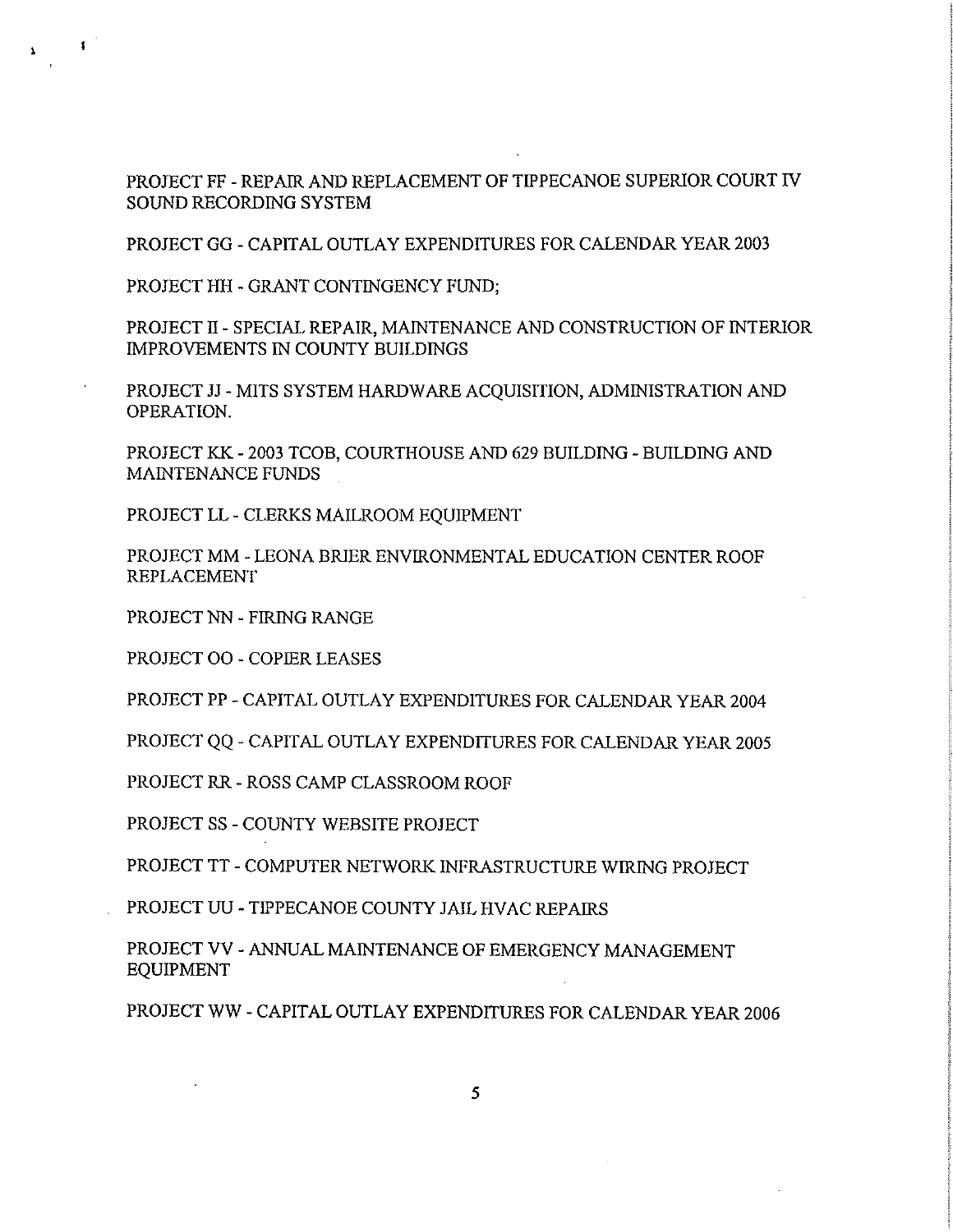## PROJECT XX - CAPITAL OUTLAY EXPENDITURES FOR CALENDAR YEAR 2007

PROJECT YY - ANNUAL TCOB, COURTHOUSE AND 629 BUILDING - BUILDING AND MAINTENANCE FUNDS

PROJECT AAA - CAPITAL OUTLAY EXPENDITURES FOR CALENDAR YEAR 2003

PROJECT BBB — CAPITAL OUTLAY EXPENDITURES FOR CALENDAR YEAR 2009

PROJECT CCC -CAPITAL OUTLAY EXPENDITURES FOR CALENDAR YEAR 2010

PROJECT DDD - CAPITAL OUTLAY EXPENDITURES POR CALENDAR YEAR 2011

PROJECT EEE — CAPITAL OUTLAY EXPENDITURES FOR CALENDAR YEAR 2012

PROJECT FFF <sup>~</sup> CAPITAL OUTLAY EXPENDITURES FOR CALENDAR YEAR 2013

PROJECT GGG - CAPITAL OUTLAY EXPENDITURES FOR CALENDAR YEAR 2014

PROJECT HHH - CAPITAL OUTLAY EXPENDITURES FOR CALENDAR YEAR 2015

PROJECT III - REPAIR AND RENOVATION OF 111 N. 4TH STREET PROJECT JIJ - CAPITAL OUTLAY EXPENDITURES FOR CALENDAR YEAR 2016. PROJECT KKK - CAPITAL OUTLAY EXPENDITURES FOR CALENDAR YEAR 2017.

Presented to the Board of Commissioners of Tippecanoe County, Indiana, and adopted this  $day of$ , 2017.

> BOARD OF COMMISSIONERS OF TIPPECANOE COUNTY

Tracy Brown

Thomas Murtaugh

David Byers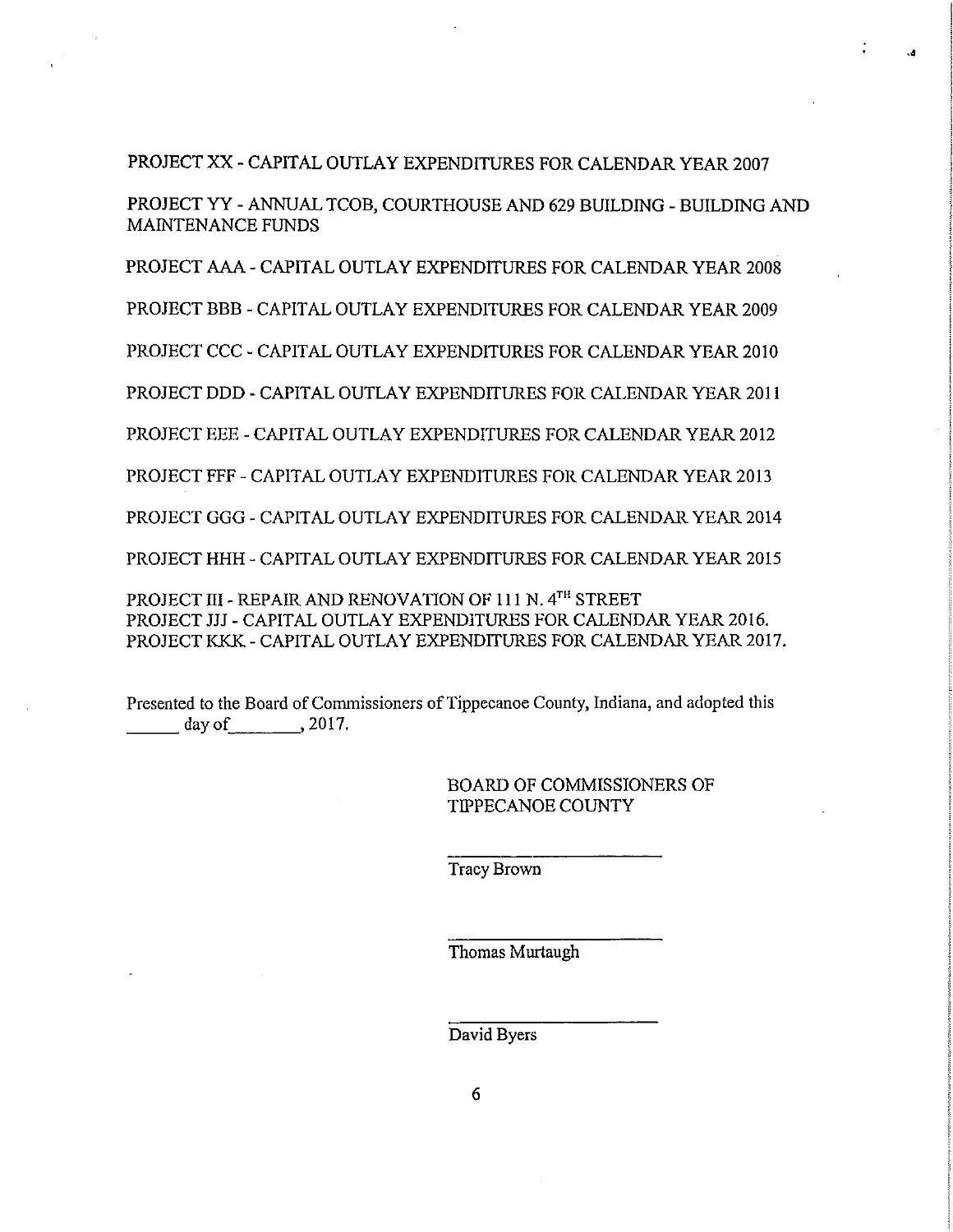ATTEST: -

Robert Plantenga, Auditor of Tippecanoe County

> $\vdots$  $\ddot{\phantom{a}}$  :  $\ddot{\ddot{\cdot}}$

 $\overline{7}$ 

 $\hat{f}$  .